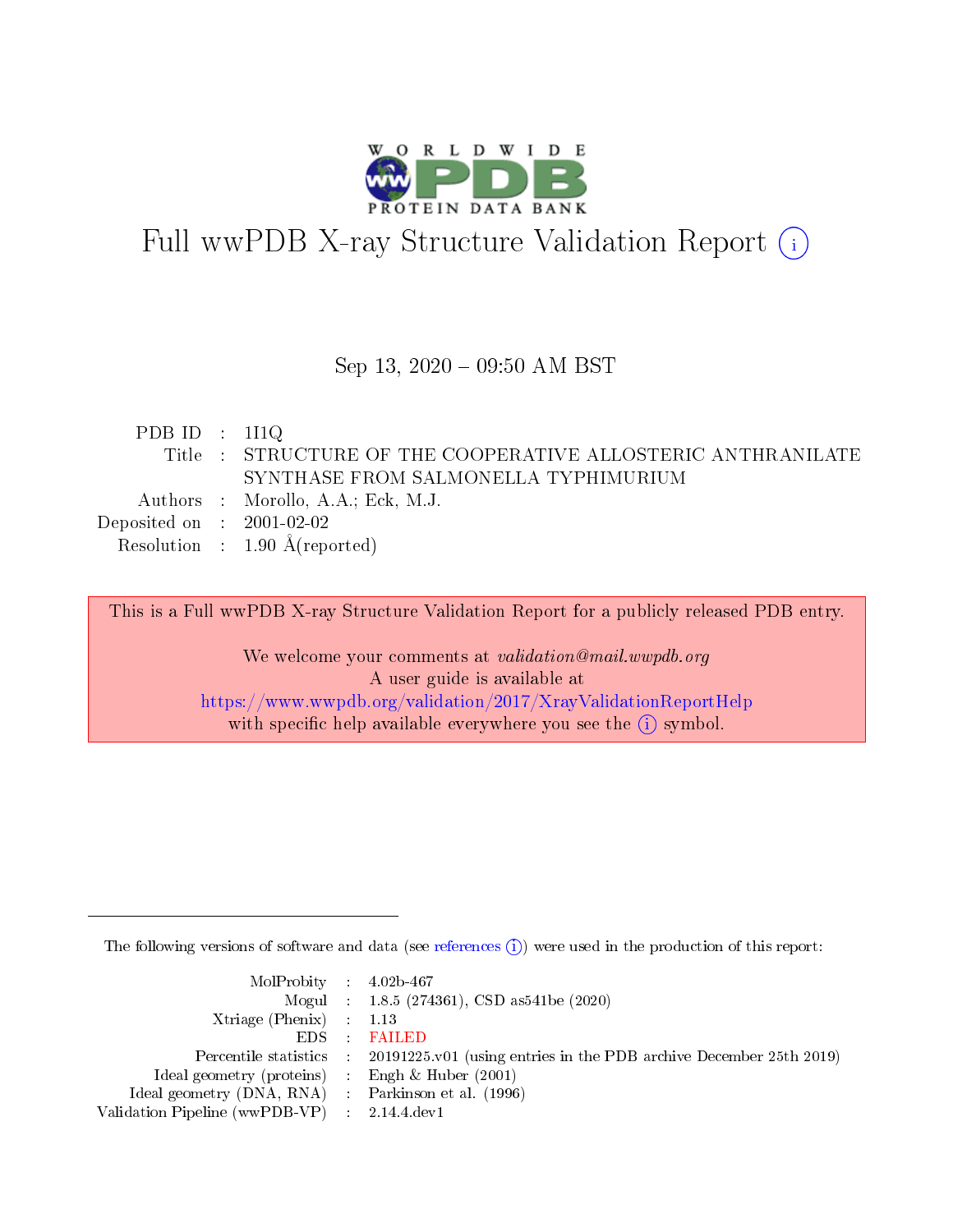# 1 [O](https://www.wwpdb.org/validation/2017/XrayValidationReportHelp#overall_quality)verall quality at a glance  $(i)$

The following experimental techniques were used to determine the structure: X-RAY DIFFRACTION

The reported resolution of this entry is 1.90 Å.

Percentile scores (ranging between 0-100) for global validation metrics of the entry are shown in the following graphic. The table shows the number of entries on which the scores are based.

| Metric     |                                                                      | <b>Percentile Ranks</b><br>Value                                     |
|------------|----------------------------------------------------------------------|----------------------------------------------------------------------|
| Clashscore |                                                                      | 13                                                                   |
|            | Worse                                                                | Better                                                               |
|            | Percentile relative to all X-ray structures                          |                                                                      |
|            | $\Box$ Percentile relative to X-ray structures of similar resolution |                                                                      |
| Metric     | Whole archive                                                        | Similar resolution                                                   |
|            | $\#$ Entries)                                                        | $(\#\text{Entries}, \text{ resolution } \text{range}(\textup{\AA}))$ |

Clashscore 141614 6847 (1.90-1.90)

The table below summarises the geometric issues observed across the polymeric chains and their fit to the electron density. The red, orange, yellow and green segments on the lower bar indicate the fraction of residues that contain outliers for  $\geq =3$ , 2, 1 and 0 types of geometric quality criteria respectively. A grey segment represents the fraction of residues that are not modelled. The numeric value for each fraction is indicated below the corresponding segment, with a dot representing fractions  $\leq=5\%$ 

Note EDS failed to run properly.

| Mol | Chain   Length | Quality of chain |     |  |  |  |
|-----|----------------|------------------|-----|--|--|--|
|     | 520            | 83%              | 15% |  |  |  |
|     |                | 59%              | 38% |  |  |  |

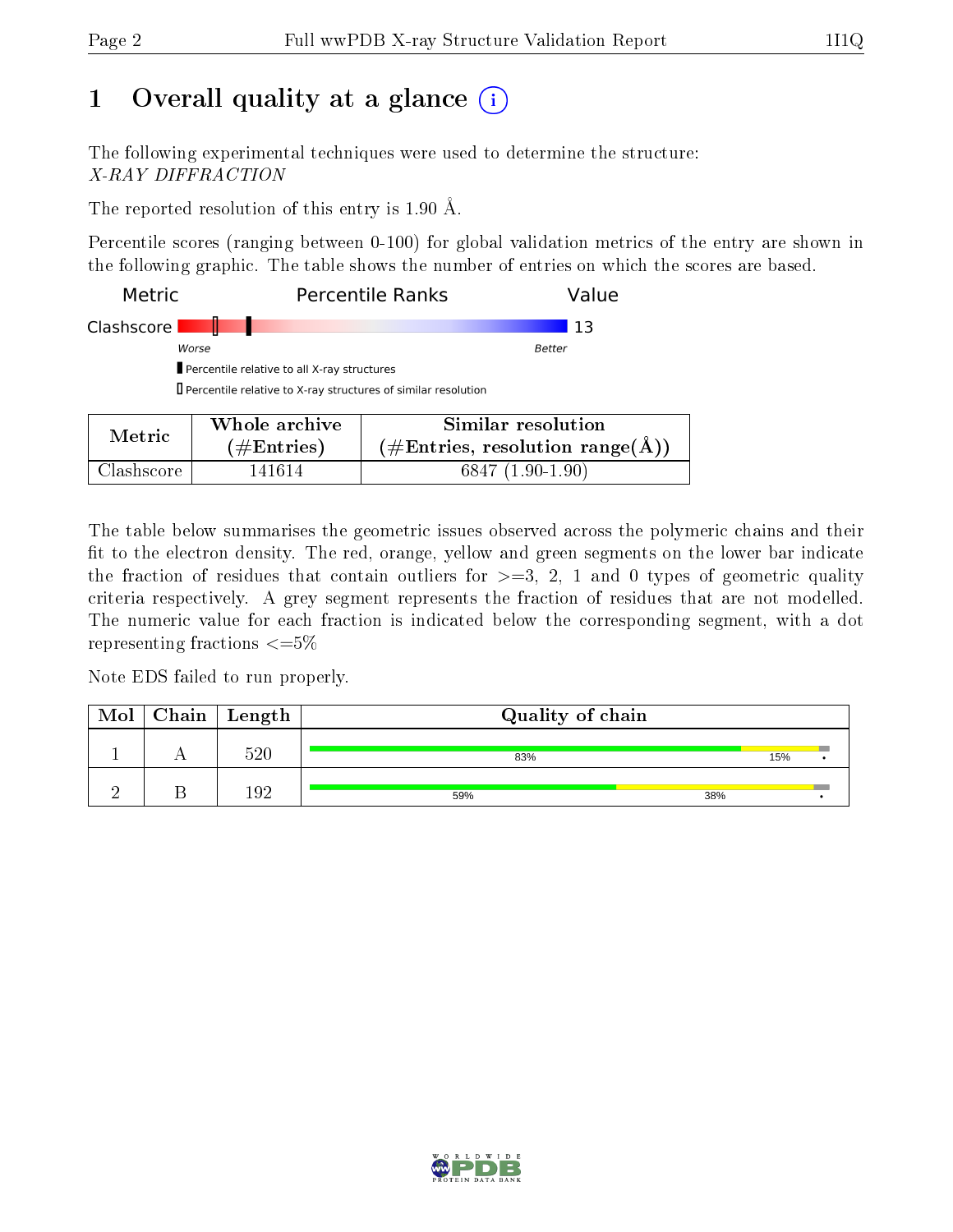# 2 Entry composition (i)

There are 4 unique types of molecules in this entry. The entry contains 5490 atoms, of which 0 are hydrogens and 0 are deuteriums.

In the tables below, the ZeroOcc column contains the number of atoms modelled with zero occupancy, the AltConf column contains the number of residues with at least one atom in alternate conformation and the Trace column contains the number of residues modelled with at most 2 atoms.

Molecule 1 is a protein called ANTHRANILATE SYNTHASE COMPONENT I.

| Mol | $\Gamma$ Chain | $\mathsf{Residues}$ | Atoms               |      |     | $\text{ZeroOcc}$   AltConf   Trace |    |  |  |
|-----|----------------|---------------------|---------------------|------|-----|------------------------------------|----|--|--|
|     |                | 512                 | $\rm Total$<br>3929 | 2464 | 696 | 747                                | 22 |  |  |

There are 4 discrepancies between the modelled and reference sequences:

| Chain. | Residue | Modelled | Actual | Comment         | Reference                           |
|--------|---------|----------|--------|-----------------|-------------------------------------|
| А      | 115     | A SN     | ASP    | SEE REMARK 999  | $UNP$ $P00898$                      |
|        | 179     | GLU      | -GLY   | SEE REMARK 999  | $UNP$ $P00898$                      |
|        | 440     | A SP     | GLU    | SEE REMARK 999  | $\overline{\phantom{0}}$ UNP P00898 |
|        | 442.    | GLU      | ASP    | -SEE REMARK 999 | -UNP P00898                         |

Molecule 2 is a protein called ANTHRANILATE SYNTHASE COMPONENT II.

| Mol | Chain   Residues |                      |     | Atoms |     |  | ZeroOcc   AltConf   Trace |  |
|-----|------------------|----------------------|-----|-------|-----|--|---------------------------|--|
|     | 186              | $\rm Total$<br>l 420 | 898 | -257  | 256 |  |                           |  |

There is a discrepancy between the modelled and reference sequences:

|     | Chain   Residue   Modelled   Actual |            | Comment                                   | Reference |
|-----|-------------------------------------|------------|-------------------------------------------|-----------|
| 109 | THR                                 | <b>SER</b> | $\frac{1}{1}$ SEE REMARK 999   UNP P00905 |           |

• Molecule 3 is TRYPTOPHAN (three-letter code: TRP) (formula:  $C_{11}H_{12}N_2O_2$ ).

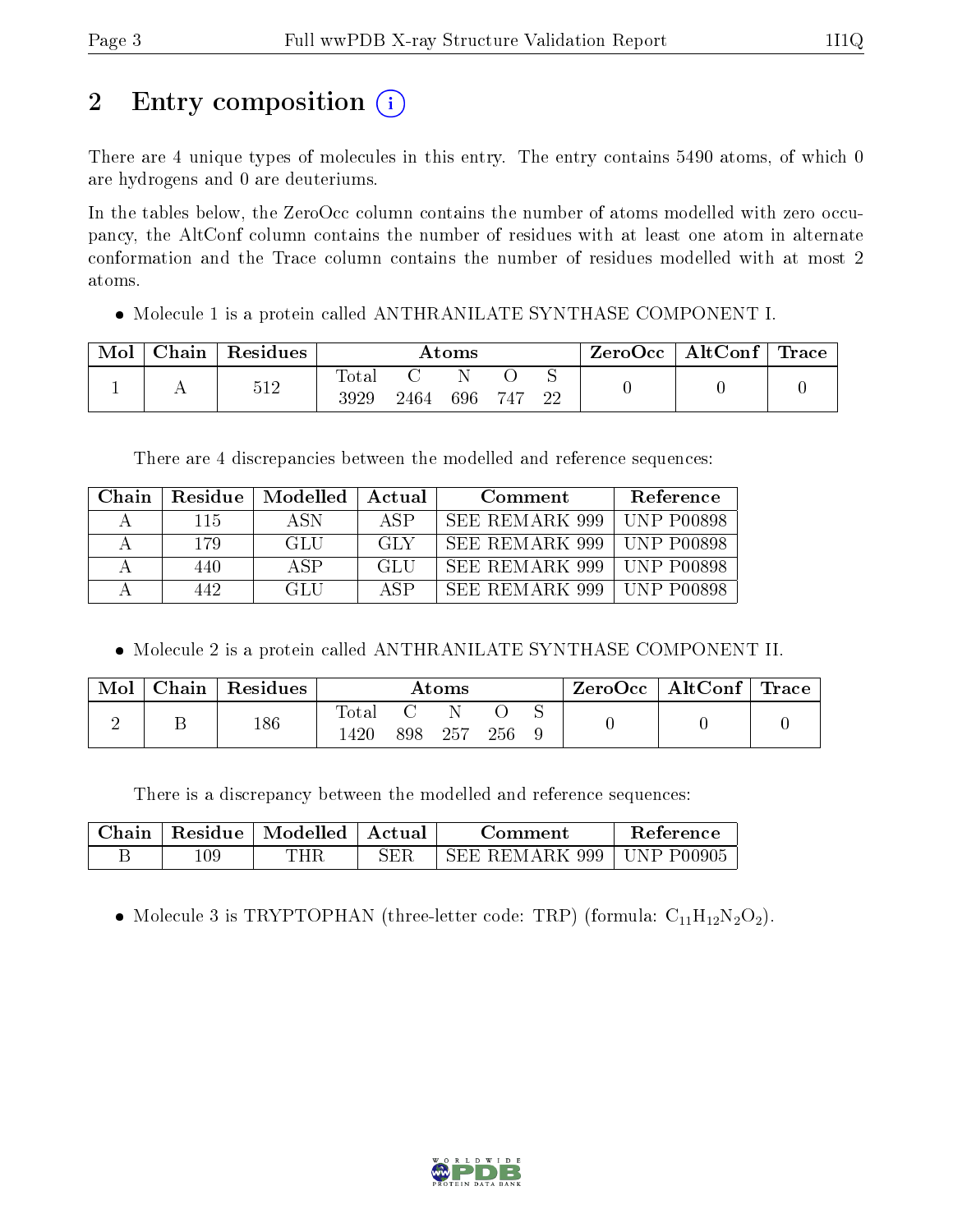

| $\bf{Mol} \perp$ | $\mid$ Chain $\mid$ Residues | Atoms       |  |  |  | $ZeroOcc \mid AltConf \mid$ |
|------------------|------------------------------|-------------|--|--|--|-----------------------------|
|                  |                              | Total C N C |  |  |  |                             |
|                  |                              |             |  |  |  |                             |

 $\bullet\,$  Molecule 4 is water.

|  | Mol   Chain   Residues | Atoms               | $ZeroOcc \   \ AltConf \  $ |
|--|------------------------|---------------------|-----------------------------|
|  | 109                    | Total<br>109<br>109 |                             |
|  |                        | Total O<br>17       |                             |

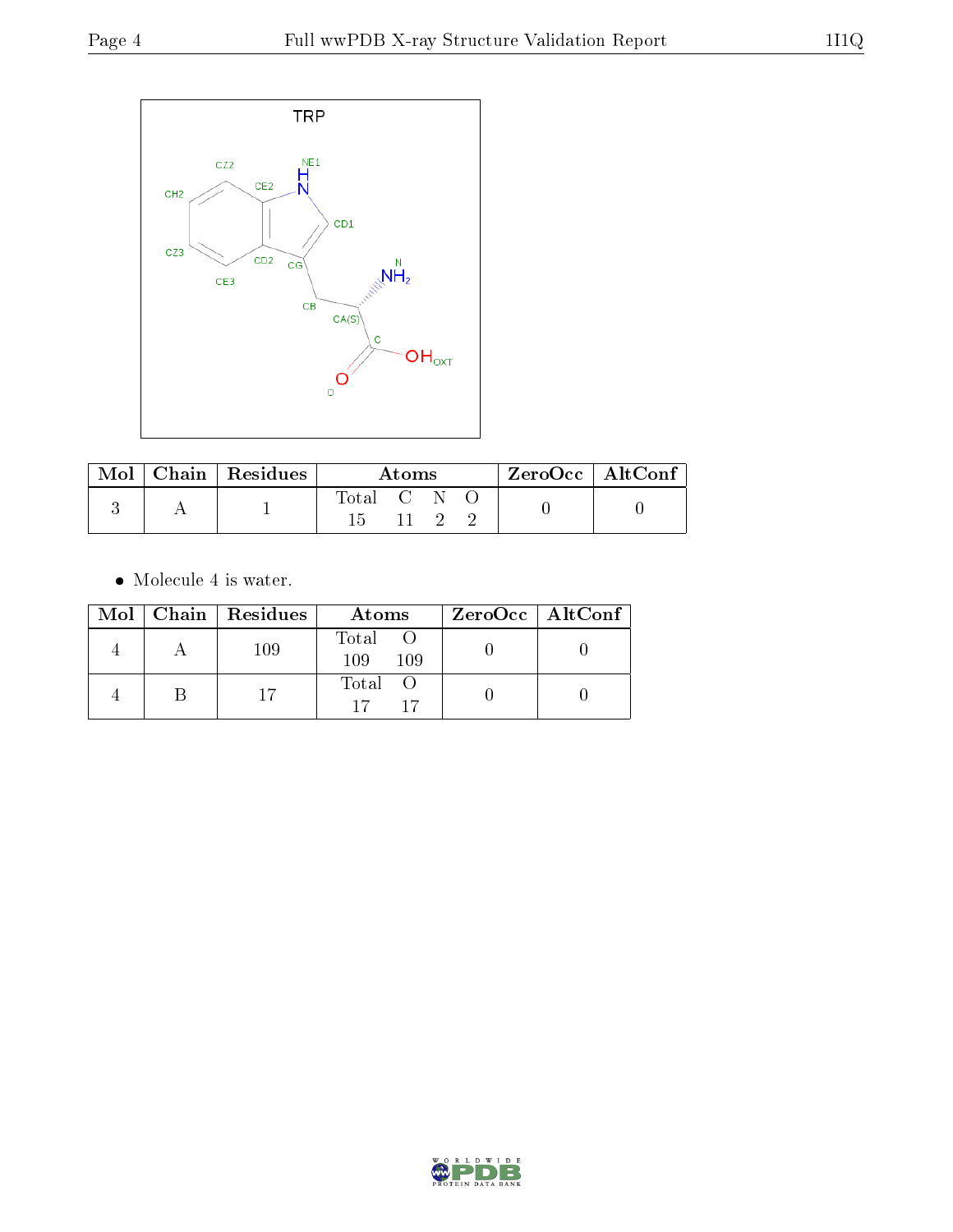# 3 Residue-property plots  $(i)$

These plots are drawn for all protein, RNA, DNA and oligosaccharide chains in the entry. The first graphic for a chain summarises the proportions of the various outlier classes displayed in the second graphic. The second graphic shows the sequence view annotated by issues in geometry. Residues are color-coded according to the number of geometric quality criteria for which they contain at least one outlier: green  $= 0$ , yellow  $= 1$ , orange  $= 2$  and red  $= 3$  or more. Stretches of 2 or more consecutive residues without any outlier are shown as a green connector. Residues present in the sample, but not in the model, are shown in grey.

Note EDS failed to run properly.



• Molecule 1: ANTHRANILATE SYNTHASE COMPONENT I

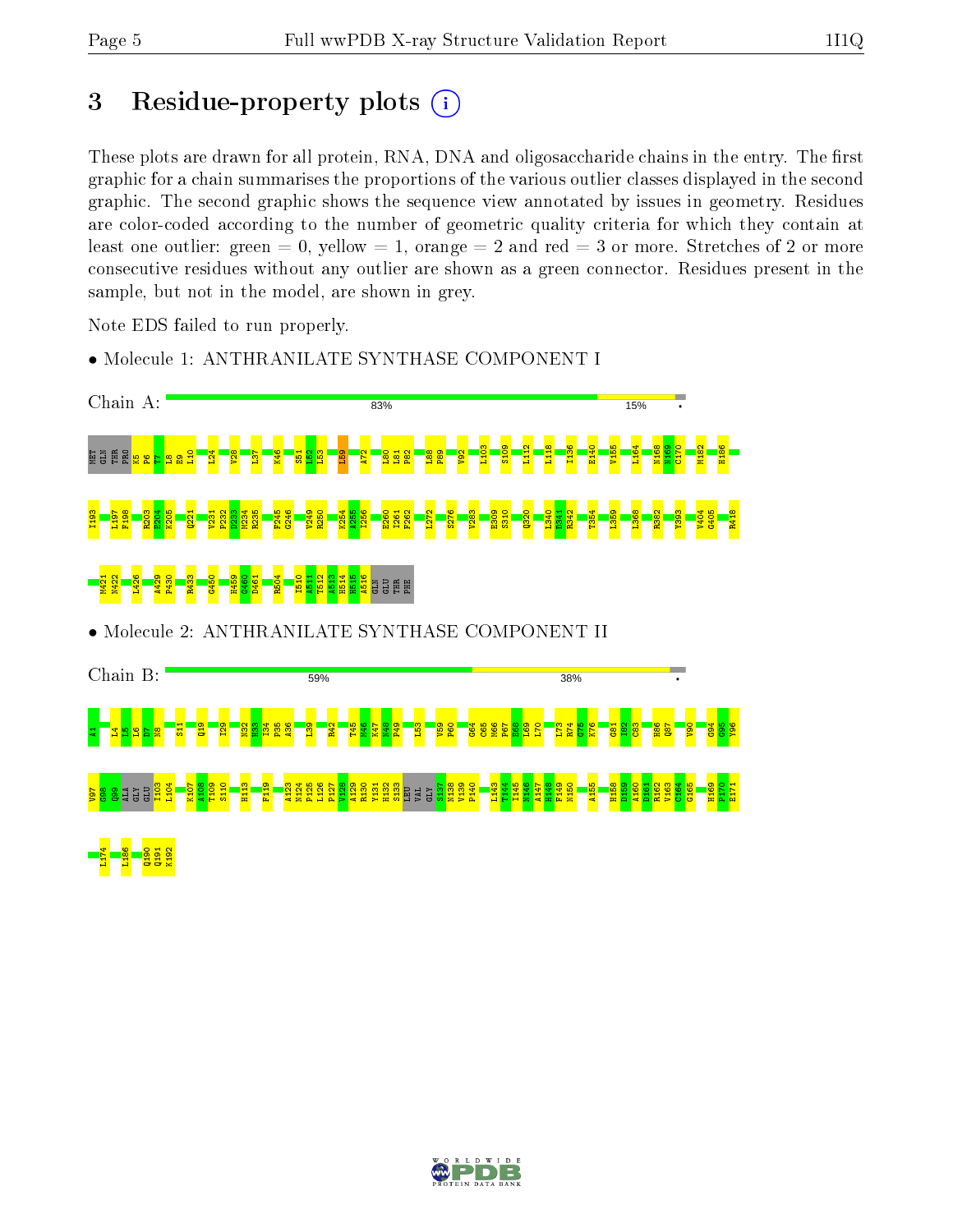# 4 Data and refinement statistics (i)

| Property                                   | Value                                                         | Source    |
|--------------------------------------------|---------------------------------------------------------------|-----------|
| Space group                                | P 21 21 2                                                     | Depositor |
| Cell constants                             | $117.00\text{\AA}$<br>$101.70\text{\AA}$<br>$67.00\text{\AA}$ | Depositor |
| a, b, c, $\alpha$ , $\beta$ , $\gamma$     | $90.00^\circ$<br>$90.00^\circ$<br>$90.00^\circ$               |           |
| Resolution $(A)$                           | 24.66<br>$-$ 1.90                                             | Depositor |
| % Data completeness                        | $94.5(24.66-1.90)$                                            | Depositor |
| (in resolution range)                      |                                                               |           |
| $R_{merge}$                                | 0.04                                                          | Depositor |
| $\mathrm{R}_{sym}$                         | (Not available)                                               | Depositor |
| $\langle I/\sigma(I) \rangle$ <sup>1</sup> | 2.21 (at $1.90\text{\AA}$ )                                   | Xtriage   |
| Refinement program                         | $CNS$ 1.0                                                     | Depositor |
| $R, R_{free}$                              | 0.219<br>0.246<br>$\Delta \sim 10^4$                          | Depositor |
| Wilson B-factor $(A^2)$                    | 32.1                                                          | Xtriage   |
| Anisotropy                                 | 0.452                                                         | Xtriage   |
| L-test for twinning <sup>2</sup>           | $<$ $ L $ > = 0.49, $<$ $L^2$ > = 0.32                        | Xtriage   |
| Estimated twinning fraction                | No twinning to report.                                        | Xtriage   |
| Total number of atoms                      | 5490                                                          | wwPDB-VP  |
| Average B, all atoms $(A^2)$               | 43.0                                                          | wwPDB-VP  |

EDS failed to run properly - this section is therefore incomplete.

Xtriage's analysis on translational NCS is as follows: The largest off-origin peak in the Patterson function is  $3.81\%$  of the height of the origin peak. No significant pseudotranslation is detected.

<sup>&</sup>lt;sup>2</sup>Theoretical values of  $\langle |L| \rangle$ ,  $\langle L^2 \rangle$  for acentric reflections are 0.5, 0.333 respectively for untwinned datasets, and 0.375, 0.2 for perfectly twinned datasets.



<span id="page-5-1"></span><span id="page-5-0"></span><sup>1</sup> Intensities estimated from amplitudes.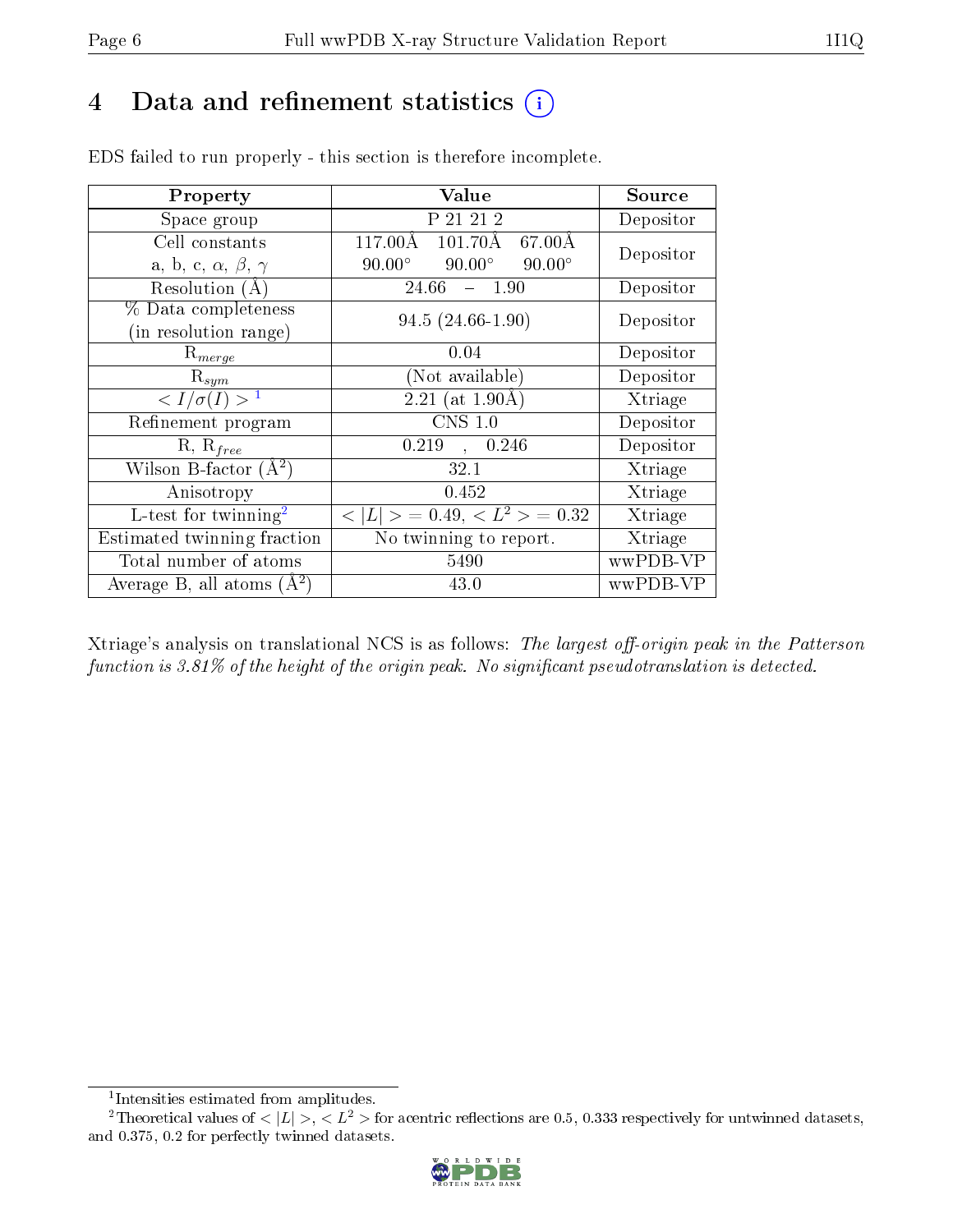# 5 Model quality  $(i)$

# 5.1 Standard geometry  $\overline{()}$

The Z score for a bond length (or angle) is the number of standard deviations the observed value is removed from the expected value. A bond length (or angle) with  $|Z| > 5$  is considered an outlier worth inspection. RMSZ is the root-mean-square of all Z scores of the bond lengths (or angles).

| Mol | Chain |             | Bond lengths | Bond angles |                              |  |
|-----|-------|-------------|--------------|-------------|------------------------------|--|
|     |       | <b>RMSZ</b> | $\ Z\  > 5$  | RMSZ        | # $ Z  > 5$                  |  |
|     |       | 0.31        | 0/4003       | 0.62        | $1/5440(0.0\%)$              |  |
| 9   | В     | 0.28        | 0/1450       | 0.55        | 0/1969                       |  |
| AĦ  | АH    | 0.31        | 0/5453       | 0.60        | $(0.0\%)$<br>$^{\prime}7409$ |  |

There are no bond length outliers.

All (1) bond angle outliers are listed below:

| $\lceil \overline{\text{Mol}} \rceil$ Chain $\lceil \text{Res} \rceil$ Type $\lceil$ |  | $\boldsymbol{\mathrm{Atoms}}$  | $\mid$ Observed $({}^o)$ $\mid$ Ideal $({}^o)$ $\mid$ |        |
|--------------------------------------------------------------------------------------|--|--------------------------------|-------------------------------------------------------|--------|
|                                                                                      |  | $59$   LEU   CA-CB-CG   $5.63$ | 128.26                                                | 115.30 |

There are no chirality outliers.

There are no planarity outliers.

## 5.2 Too-close contacts  $(i)$

In the following table, the Non-H and H(model) columns list the number of non-hydrogen atoms and hydrogen atoms in the chain respectively. The H(added) column lists the number of hydrogen atoms added and optimized by MolProbity. The Clashes column lists the number of clashes within the asymmetric unit, whereas Symm-Clashes lists symmetry related clashes.

|  |      |      |     | Mol   Chain   Non-H   H(model)   H(added)   Clashes   Symm-Clashes |
|--|------|------|-----|--------------------------------------------------------------------|
|  | 3929 | 3914 |     |                                                                    |
|  | 1420 | 1422 | 75  |                                                                    |
|  | 15   |      |     |                                                                    |
|  | 109  |      |     |                                                                    |
|  |      |      |     |                                                                    |
|  | 5490 | 5345 | 143 |                                                                    |

The all-atom clashscore is defined as the number of clashes found per 1000 atoms (including hydrogen atoms). The all-atom clashscore for this structure is 13.

All (143) close contacts within the same asymmetric unit are listed below, sorted by their clash

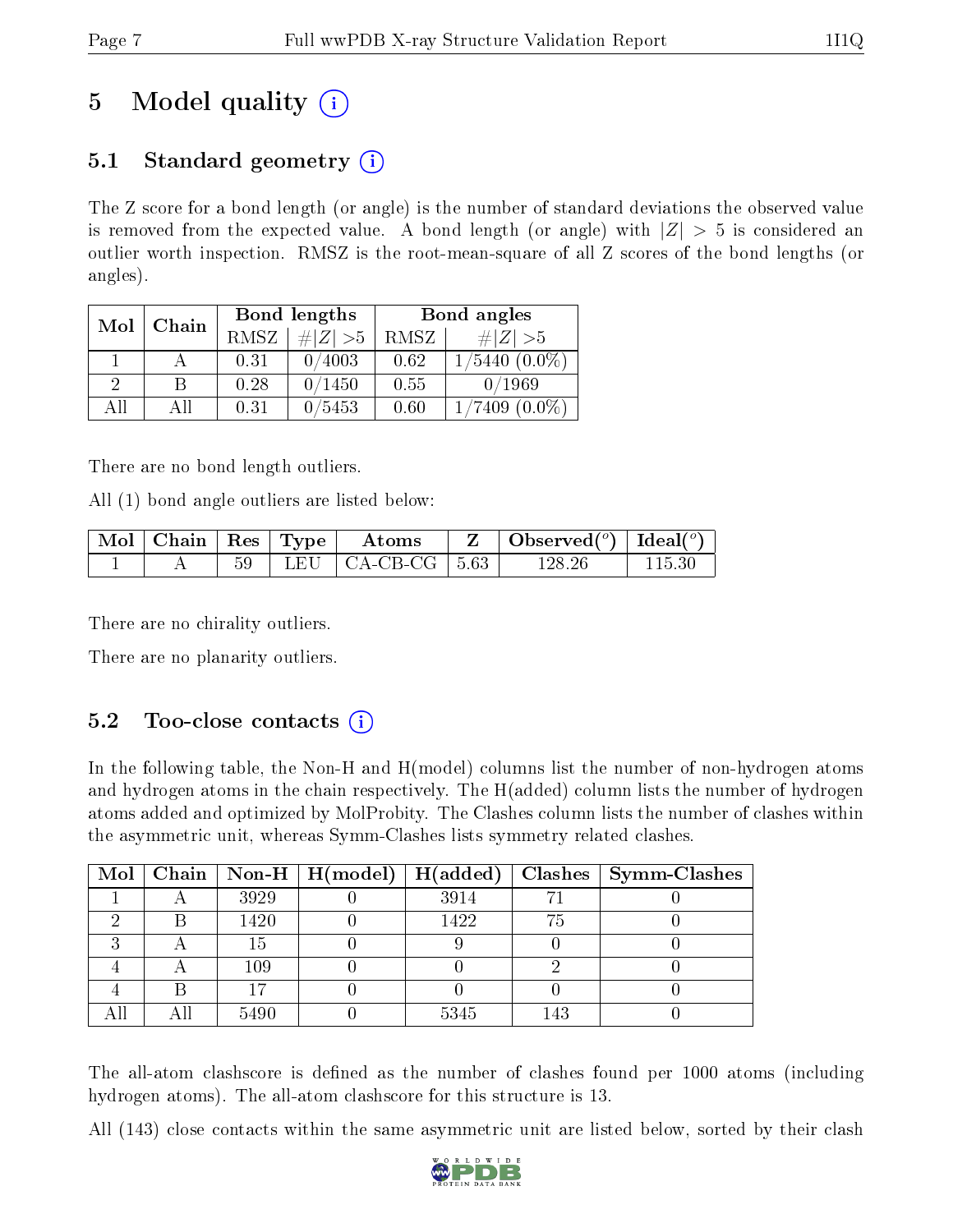magnitude.

| Atom-1                                 | Atom-2                | Interatomic       | Clash         |  |
|----------------------------------------|-----------------------|-------------------|---------------|--|
|                                        |                       | distance $(A)$    | overlap $(A)$ |  |
| 2:B:19:GLN:HE22                        | 2:B:171:GLU:HA        | 1.31              | 0.95          |  |
| 2:B:53:LEU:HD22                        | $2: B:66$ :MET:HE $2$ | 1.50              | 0.91          |  |
| 1:A:164:LEU:HD13                       | 1:A:164:LEU:H         | 1.42              | 0.83          |  |
| 1:A:504:ARG:HH21                       | 1:A:504:ARG:HB2       | 1.46              | 0.79          |  |
| 1:A:232:PRO:HA                         | 1:A:516:ALA:HB3       | 1.65              | 0.78          |  |
| 1: A: 10: LEU: HD12                    | 1: A:140: GLU:HG3     | 1.68              | 0.73          |  |
| 2:B:19:GLN:NE2                         | 2:B:171:GLU:HA        | 2.02              | 0.73          |  |
| 1:A:235:ARG:NH1                        | 1:A:235:ARG:HB2       | 2.04              | 0.73          |  |
| 1: A:89: PRO:O                         | 1: A:92: VAL:HG22     | 1.89              | 0.73          |  |
| 1: A: 5: LYS: HB3                      | 1:A:6:PRO:HD3         | 1.73              | 0.70          |  |
| 2:B:124:ASN:HB2                        | 2:B:125:PRO:CD        | 2.21              | 0.70          |  |
| 1: A: 504: ARG: HB2                    | 1:A:504:ARG:NH2       | 2.06              | 0.69          |  |
| 1: A: 168: ASN: ND2                    | 1: A:170: CYS:HB2     | 2.07              | 0.69          |  |
| $1:A:235:A\overline{\mathrm{RG:HH11}}$ | 1:A:235:ARG:HB2       | 1.58              | 0.69          |  |
| 2:B:132:HIS:ND1                        | 2:B:133:SER:N         | 2.41              | 0.69          |  |
| 1:A:59:LEU:HD12                        | 1:A:72:ALA:HA         | 1.73              | 0.68          |  |
| 2:B:53:LEU:HB3                         | 2:5:66:MET:HE1        | 1.76              | 0.68          |  |
| 2:B:158:HIS:HB3                        | 2:B:163:VAL:HG22      | 1.76              | 0.67          |  |
| 1:A:320:GLN:OE1                        | 1:A:404:VAL:HG11      | 1.95              | 0.67          |  |
| 2:B:66:MET:HB3                         | 2:B:67:PRO:HD3        | 1.76              | 0.67          |  |
| 1:A:276:SER:H                          | 1:A:514:HIS:HE1       | 1.43              | 0.66          |  |
| 2:B:35:PRO:O                           | 2:B:36:ALA:CB         | 2.44              | 0.66          |  |
| 2:B:47:LYS:C                           | 2:B:49:PRO:HD3        | 2.16              | 0.66          |  |
| 1:A:382:ARG:HD2                        | 1:A:382:ARG:C         | 2.16              | 0.65          |  |
| 2:B:32:ASN:HD22                        | 2:B:32:ASN:C          | 2.00              | 0.65          |  |
| 2: B: 162: ARG: CZ                     | 2:B:192:LYS:HD2       | 2.27              | 0.64          |  |
| 2:B:124:ASN:HD22                       | 2:B:124:ASN:N         | 1.96              | 0.64          |  |
| 2: B: 113: HIS: CD2                    | 2:B:119:PHE:HB3       | 2.33              | 0.63          |  |
| 2:B:147:ALA:HB3                        | 2:B:155:ALA:HB3       | 1.81              | 0.63          |  |
| $2: B: 47: LYS: \overline{O}$          | 2: B:49: PRO:HD3      | 2.01              | 0.60          |  |
| 2:B:8:ASN:HD21                         | 2: B:66: MET:CE       | 2.15              | 0.60          |  |
| 1: A: 46: LYS: HE3                     | 1: A: 393: TYR: OH    | 2.01              | 0.60          |  |
| 1:A:309:GLU:HG3                        | 1:A:310:SER:N         | 2.18              | 0.58          |  |
| 2:B:53:LEU:HD11                        | 2:B:70:LEU:HD21       | 1.85              | 0.58          |  |
| 1:A:51:SER:OG                          | 1:A:186:HIS:HE1       | 1.87              | 0.58          |  |
| 2:B:191:GLN:O                          | 2:B:192:LYS:HB2       | 2.04              | 0.57          |  |
| 1:A:459:HIS:HD2                        | 1:A:461:ASP:OD2       | 1.87              | 0.57          |  |
| 1:A:168:ASN:HD21                       | 1: A:170: CYS:HB2     | 1.69              | 0.56          |  |
| 1:A:232:PRO:CA                         | 1:A:516:ALA:HB3       | $2.\overline{36}$ | 0.56          |  |
| 1:A:246:GLY:O                          | 1: A:250: ARG: HG3    | 2.06              | 0.55          |  |
| 1:A:8:LEU:HD23                         | 1: A:9: GLU:N         | 2.20              | 0.55          |  |

Continued on next page...

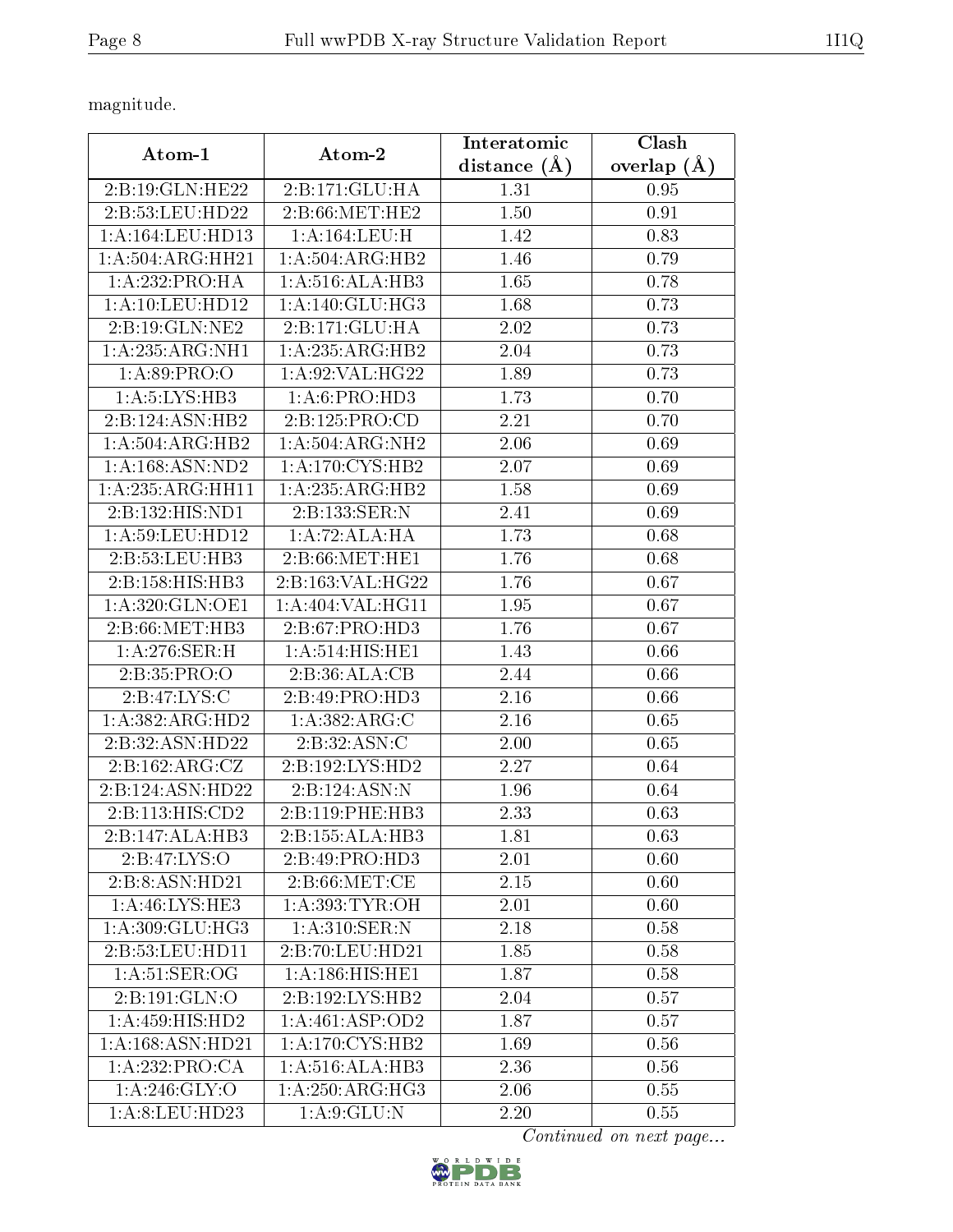| Communaca from previous page        |                               | Interatomic    | Clash           |  |
|-------------------------------------|-------------------------------|----------------|-----------------|--|
| Atom-1                              | Atom-2                        | distance $(A)$ | overlap $(\AA)$ |  |
| 1:A:404:VAL:HG12                    | 1: A:405: GLY:N               | 2.22           | 0.55            |  |
| 2:B:139:VAL:HG13                    | 2:B:143:LEU:HD23              | 1.89           | 0.55            |  |
| 1:A:250:ARG:O                       | 1:A:254:LYS:HD3               | $2.06\,$       | 0.55            |  |
| 2: B:65: CYS:O                      | 2: B:69:LEU:HB2               | 2.07           | 0.54            |  |
| $1: A:276: \overline{\text{SER:H}}$ | 1: A:514: HIS: CE1            | 2.25           | 0.54            |  |
| 2:B:87:GLN:OE1                      | 2:B:97:VAL:HG21               | 2.08           | 0.54            |  |
| 1:A:422:ASN:HA                      | 4: A: 1056: HOH:O             | 2.06           | 0.54            |  |
| 1:A:272:LEU:CD1                     | 1: A:510: ILE: HG21           | 2.37           | 0.54            |  |
| 2:B:129:ALA:HB2                     | 2:B:174:LEU:HB2               | 1.89           | 0.54            |  |
| 1:A:272:LEU:O                       | 1: A:272:LEU:HD12             | 2.07           | 0.54            |  |
| 2:B:145:ILE:HD12                    | 2:B:145:ILE:N                 | 2.23           | 0.53            |  |
| 2:B:132:HIS:O                       | 2:B:133:SER:CB                | 2.56           | 0.53            |  |
| 2:B:32:ASN:O                        | 2:B:64:GLY:HA3                | 2.09           | 0.53            |  |
| 2:B:132:HIS:O                       | 2:B:133:SER:HB3               | 2.09           | 0.53            |  |
| 2:B:104:LEU:HB3                     | 2:B:107:LYS:HD2               | 1.89           | 0.53            |  |
| 2:B:109:THR:OG1                     | 2:B:130:ARG:HD3               | 2.09           | 0.52            |  |
| $1: A:340:$ LEU:HD21                | 1:A:342:ARG:HH21              | 1.75           | 0.52            |  |
| 1: A: 136: ILE: HD12                | 1: A:136: ILE:N               | 2.25           | 0.52            |  |
| 2:B:36:ALA:HB2                      | 2:B:65:CYS:HB2                | 1.91           | 0.52            |  |
| 1: A:118: LEU: HD12                 | 1:A:418:ARG:HD2               | 1.90           | 0.51            |  |
| 2:B:162:ARG:HD2                     | 2:B:192:LYS:HB2               | 1.92           | 0.51            |  |
| 1: A:272:LEU:HD13                   | 1: A:510: ILE: HG21           | 1.92           | 0.51            |  |
| 2:B:169:HIS:HB3                     | 2:B:171:GLU:OE2               | 2.10           | 0.51            |  |
| 2:B:110:SER:HB3                     | 2:B:125:PRO:HB2               | 1.92           | 0.51            |  |
| 1:A:235:ARG:HH11                    | 1:A:235:ARG:CB                | 2.23           | 0.50            |  |
| 1: A:81:LEU:HB2                     | $1:A:82:P\overline{RO:HD3}$   | 1.93           | 0.50            |  |
| 2:B:53:LEU:HB3                      | 2: B:66: MET:CE               | 2.42           | 0.50            |  |
| 2:B:162:ARG:HD2                     | 2: B: 191: GLN: O             | 2.12           | 0.50            |  |
| 2:B:45:THR:HG22                     | 2: B:45:THR:O                 | 2.11           | 0.50            |  |
| 1:A:272:LEU:HD11                    | 1:A:510:ILE:HD13              | 1.93           | 0.49            |  |
| 2:B:94:GLY:O                        | 2:B:140:PRO:CG                | 2.60           | 0.49            |  |
| 2:B:103:ILE:HD12                    | 2:B:103:ILE:N                 | 2.27           | 0.49            |  |
| 2:B:139:VAL:HB                      | 2:B:145:ILE:HD11              | 1.95           | 0.49            |  |
| 1:A:429:ALA:HA                      | $1: A: 430: \overline{PRO:C}$ | 2.34           | 0.48            |  |
| 1:A:88:LEU:HB3                      | 1: A:92: VAL:CG2              | 2.44           | 0.48            |  |
| 2:B:162:ARG:NE                      | 2:B:192:LYS:HD2               | 2.28           | 0.48            |  |
| 2:B:35:PRO:O                        | 2:B:36:ALA:HB2                | 2.13           | 0.48            |  |
| 1: A: 10: LEU: HD12                 | 1: A:140: GLU:CG              | 2.41           | 0.48            |  |
| 1: A: 359: LEU: HB2                 | 4: A:1070:HOH:O               | 2.12           | 0.48            |  |
| 2:B:124:ASN:N                       | 2:B:124:ASN:ND2               | 2.62           | 0.48            |  |
| 2:B:86:HIS:O                        | 2:B:90:VAL:HG23               | 2.13           | 0.48            |  |

Continued from previous page.

Continued on next page...

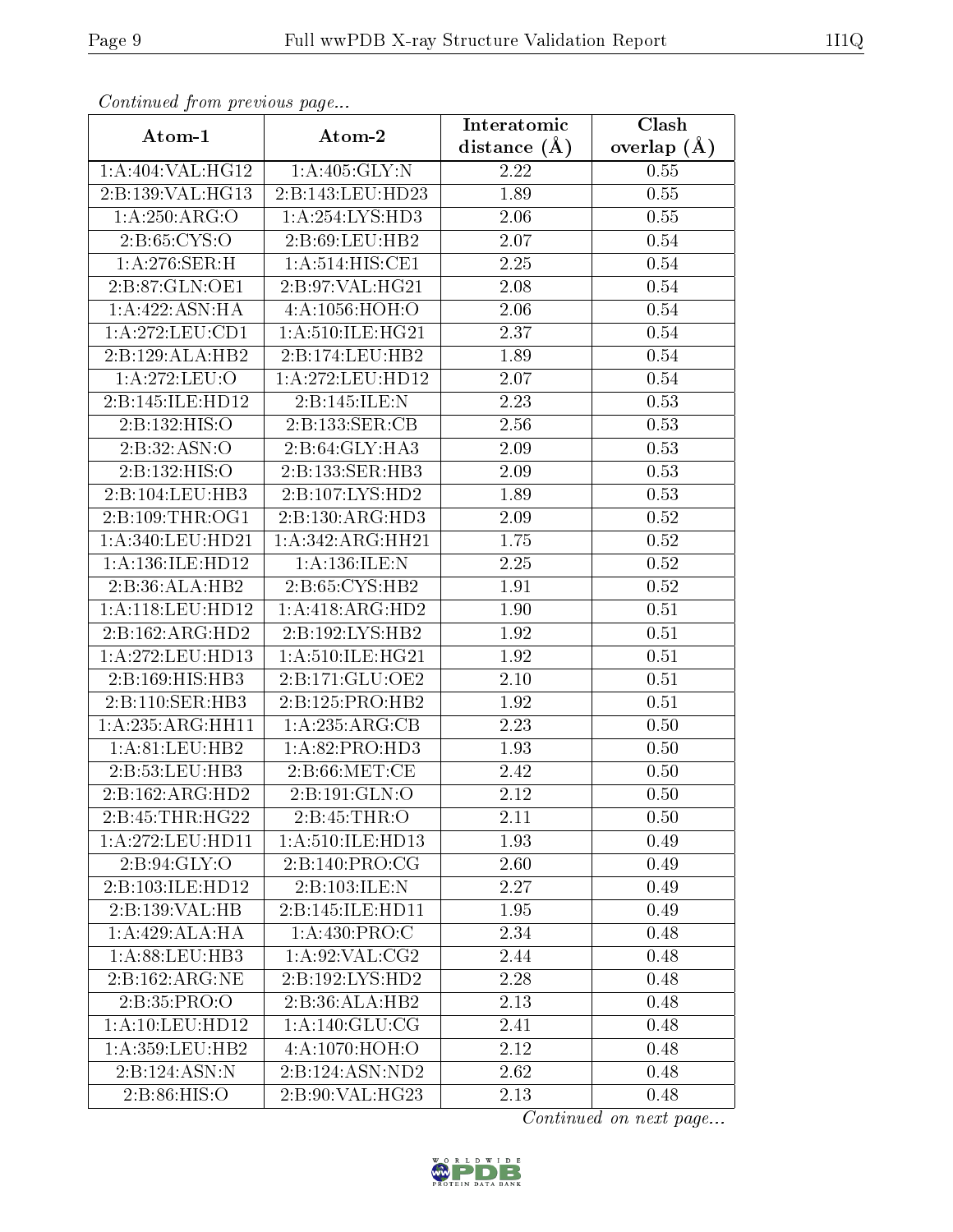| Continued from previous page |                            | Interatomic       | $\overline{\text{Clash}}$ |  |
|------------------------------|----------------------------|-------------------|---------------------------|--|
| Atom-1                       | Atom-2                     | distance $(A)$    | overlap $(A)$             |  |
| 1: A:197: LEU: HD11          | 1:A:205:LYS:CB             | 2.44              | 0.47                      |  |
| 2: B:32: ASN:C               | 2:B:32:ASN:ND2             | $2.\overline{65}$ | 0.47                      |  |
| 2:B:29:ILE:N                 | 2:B:29:ILE:HD12            | 2.30              | 0.47                      |  |
| 1:A:103:LEU:N                | 1:A:103:LEU:HD22           | 2.30              | 0.47                      |  |
| 1: A: 354: THR:O             | 1: A: 354: THR: CG2        | 2.63              | 0.47                      |  |
| 1:A:256:ILE:HG12             | 1:A:261:ILE:HG13           | 1.96              | 0.46                      |  |
| 1: A:197:LEU:HD11            | 1:A:205:LYS:HB2            | 1.96              | 0.46                      |  |
| 1:A:164:LEU:CD1              | 1: A: 164: LEU:H           | 2.19              | 0.46                      |  |
| 2:B:124:ASN:HB2              | 2:B:125:PRO:HD3            | 1.94              | 0.46                      |  |
| 2:B:8:ASN:HD21               | 2: B:66:MET:HE1            | 1.78              | 0.46                      |  |
| 1: A:109: SER: HB3           | 1: A: 112: LEU: HD11       | 1.98              | 0.46                      |  |
| 2:B:59:VAL:HG13              | 2: B:60: PRO:HD2           | 1.97              | 0.45                      |  |
| 2:B:132:HIS:CG               | 2:B:133:SER:N              | 2.84              | 0.45                      |  |
| 1:A:203:ARG:HH11             | 1: A:203:ARG:HG2           | 1.82              | 0.45                      |  |
| 1:A:426:LEU:HD23             | 1: A:450: GLY:HA2          | 1.99              | 0.45                      |  |
| 2:B:8:ASN:HD21               | 2: B:66:MET:HE3            | 1.81              | 0.45                      |  |
| 2:B:74:ARG:HG3               | 2:B:74:ARG:O               | 2.16              | 0.45                      |  |
| 2:B:186:LEU:O                | 2:B:190:GLN:HG3            | 2.17              | 0.44                      |  |
| 1:A:245:PHE:O                | 1:A:249:VAL:HG23           | 2.16              | 0.44                      |  |
| 1: A:340: LEU: CD2           | 1: A: 342: ARG: HH21       | 2.30              | 0.44                      |  |
| 1: A:260: GLU:OE1            | 1:A:433:ARG:NH1            | 2.50              | 0.44                      |  |
| 1:A:168:ASN:HD22             | 1:A:170:CYS:H              | 1.65              | 0.44                      |  |
| 2:B:94:GLY:O                 | 2:B:140:PRO:HG2            | 2.17              | 0.44                      |  |
| 1:A:231:VAL:O                | 1: A:234:MET:HB2           | 2.17              | 0.44                      |  |
| 1: A:24:LEU:O                | 1: A:28: VAL:HG22          | 2.18              | 0.44                      |  |
| 2:B:34:ILE:CG2               | 2:B:35:PRO:HD2             | 2.48              | 0.44                      |  |
| 1: A:109: SER: HB3           | 1:A:112:LEU:CD1            | 2.48              | 0.44                      |  |
| 1:A:231:VAL:N                | 1:A:232:PRO:HD3            | 2.33              | 0.43                      |  |
| 1: A:8: LEU: HD23            | 1: A:8: LEU: C             | 2.39              | 0.43                      |  |
| 2:B:4:LEU:HD23               | 2:B:4:LEU:C                | 2.39              | 0.43                      |  |
| 2:B:124:ASN:CB               | 2: B: 125: PRO: CD         | 2.94              | 0.43                      |  |
| 1: A:92: VAL:O               | 1: A:92: VAL:HG23          | 2.19              | 0.43                      |  |
| 2:B:149:PHE:O                | 2:B:150:ASN:HB2            | 2.18              | 0.43                      |  |
| 2:B:81:GLY:O                 | 2:B:165:GLY:HA2            | 2.18              | 0.43                      |  |
| 2:B:39:LEU:O                 | 2:B:42:ARG:HB3             | 2.18              | 0.43                      |  |
| 1:A:368:LEU:CD1              | 2:B:11:SER:HB3             | 2.49              | 0.42                      |  |
| 1:A:504:ARG:HH21             | 1: A:504: ARG: CB          | 2.25              | 0.42                      |  |
| 1: A:37: LEU: HD13           | 1: A:53:LEU:HG             | 2.00              | 0.42                      |  |
| 2:B:124:ASN:HD22             | $2:B:124:ASN:\overline{H}$ | 1.65              | 0.42                      |  |
| 1: A:80: LEU:HD21            | 1: A:198: PHE:HB3          | 2.00              | 0.42                      |  |
| 2:B:104:LEU:CB               | 2:B:107:LYS:HD2            | 2.48              | 0.42                      |  |

Continued from previous page.

Continued on next page...

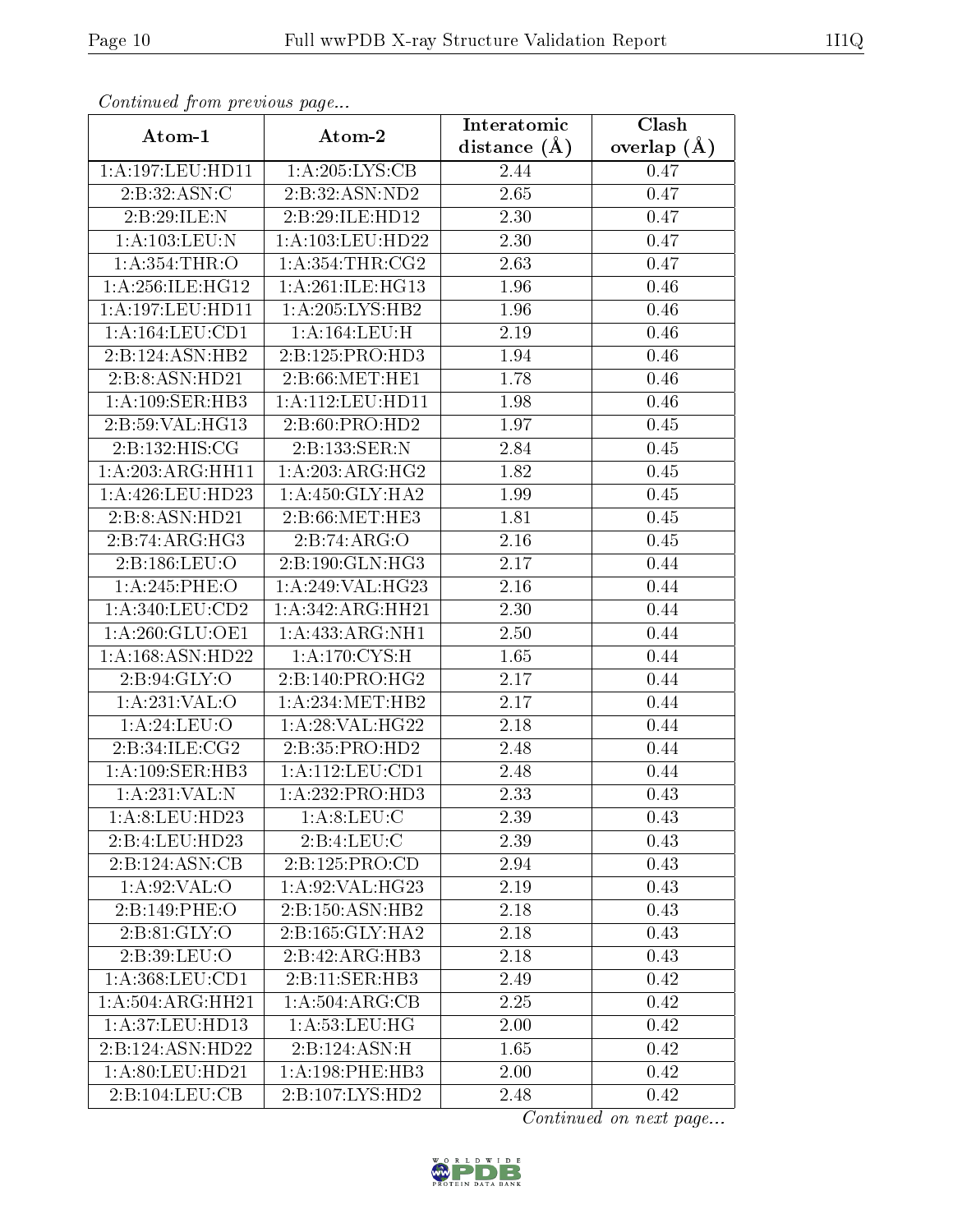|                      |                     | Interatomic    | Clash         |  |
|----------------------|---------------------|----------------|---------------|--|
| Atom-1               | Atom-2              | distance $(A)$ | overlap $(A)$ |  |
| 2:B:113:HIS:HD2      | 2:B:119:PHE:HB3     | 1.83           | 0.42          |  |
| 2:B:83:CYS:O         | 2:B:86:HIS:HB3      | 2.20           | 0.42          |  |
| 2:B:124:ASN:ND2      | 2:B:124:ASN:H       | 2.16           | 0.42          |  |
| 1: A:262:PHE:CE2     | 2:B:131:TYR:HB3     | 2.55           | 0.42          |  |
| 2:B:103:ILE:O        | 2:B:104:LEU:HD22    | 2.20           | 0.42          |  |
| 1: A: 155: VAL: HG23 | 1: A:421: MET:HG2   | 2.01           | 0.42          |  |
| 1:A:320:GLN:HG3      | 1: A:404: VAL: CG1  | 2.50           | 0.42          |  |
| 2:B:73:LEU:HD22      | 2:B:76:LYS:HE2      | 2.02           | 0.42          |  |
| 1: A:272:LEU:HD11    | 1: A:510: ILE: CD1  | 2.50           | 0.41          |  |
| 1:A:221:GLN:H        | 1:A:221:GLN:HG2     | 1.62           | 0.41          |  |
| 2:B:126:LEU:HA       | 2:B:127:PRO:HD3     | 1.92           | 0.41          |  |
| 2: B: 113: HIS: HE1  | 2:B:123:ALA:O       | 2.04           | 0.41          |  |
| 1: A:309: GLU:CG     | 1: A:310: SER: N    | 2.83           | 0.41          |  |
| 2:5:6:LEU:HD23       | 2: B:66:MET:HE3     | 2.01           | 0.41          |  |
| 2: B:96: TYR:HB3     | 2:B:138:ASN:HD22    | 1.85           | 0.41          |  |
| 2:B:158:HIS:HD2      | 2: B:160:ALA:H      | 1.68           | 0.41          |  |
| 1: A: 182: MET: HG2  | 1: A:193: ILE: HG12 | 2.03           | 0.41          |  |
| 1:A:283:VAL:HG11     | 1: A:512:THR:OG1    | 2.21           | 0.41          |  |
| 2:B:139:VAL:HA       | 2:B:140:PRO:HD3     | 1.96           | 0.40          |  |
| 1:A:368:LEU:HD11     | 2:B:11:SER:CB       | 2.52           | 0.40          |  |

Continued from previous page...

There are no symmetry-related clashes.

### 5.3 Torsion angles  $(i)$

#### 5.3.1 Protein backbone (i)

There are no protein backbone outliers to report in this entry.

#### 5.3.2 Protein sidechains (i)

There are no protein residues with a non-rotameric sidechain to report in this entry.

#### 5.3.3 RNA (1)

There are no RNA molecules in this entry.

### 5.4 Non-standard residues in protein, DNA, RNA chains  $(i)$

There are no non-standard protein/DNA/RNA residues in this entry.

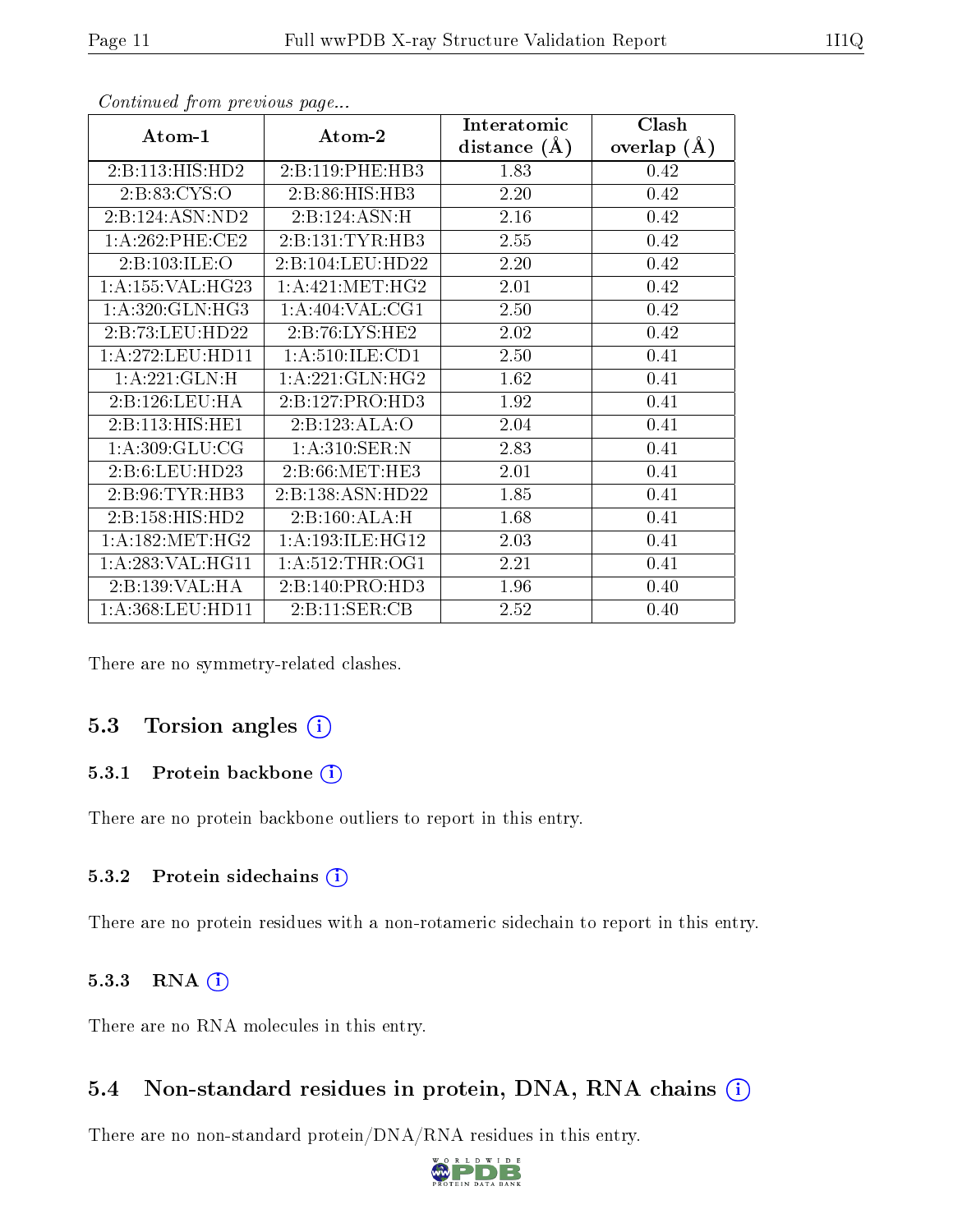### 5.5 Carbohydrates (i)

There are no monosaccharides in this entry.

### 5.6 Ligand geometry  $(i)$

1 ligand is modelled in this entry.

In the following table, the Counts columns list the number of bonds (or angles) for which Mogul statistics could be retrieved, the number of bonds (or angles) that are observed in the model and the number of bonds (or angles) that are dened in the Chemical Component Dictionary. The Link column lists molecule types, if any, to which the group is linked. The Z score for a bond length (or angle) is the number of standard deviations the observed value is removed from the expected value. A bond length (or angle) with  $|Z| > 2$  is considered an outlier worth inspection. RMSZ is the root-mean-square of all Z scores of the bond lengths (or angles).

| $\operatorname{Mol}$ | $\top$ Type   Chain |          |        | ${\rm Res}$ | Link |                 | Bond lengths  |      |               | Bond angles |  |
|----------------------|---------------------|----------|--------|-------------|------|-----------------|---------------|------|---------------|-------------|--|
|                      |                     |          |        | Counts      |      | RMSZ $ #Z  > 2$ | Counts   RMSZ |      | $\perp \# Z $ |             |  |
|                      | TRP                 | $1001\,$ | $\sim$ | 12.16.16    | 0.75 |                 | 12,22,22      | 0.94 |               |             |  |

In the following table, the Chirals column lists the number of chiral outliers, the number of chiral centers analysed, the number of these observed in the model and the number defined in the Chemical Component Dictionary. Similar counts are reported in the Torsion and Rings columns. '-' means no outliers of that kind were identified.

|            |      |        | Mol   Type   Chain   Res   Link   Chirals   Torsions   Rings |  |
|------------|------|--------|--------------------------------------------------------------|--|
| <b>TRP</b> | 1001 | $\sim$ | $0/3/8/8$   $0/2/2/2$                                        |  |

There are no bond length outliers.

There are no bond angle outliers.

There are no chirality outliers.

There are no torsion outliers.

There are no ring outliers.

No monomer is involved in short contacts.

### 5.7 [O](https://www.wwpdb.org/validation/2017/XrayValidationReportHelp#nonstandard_residues_and_ligands)ther polymers  $(i)$

There are no such residues in this entry.

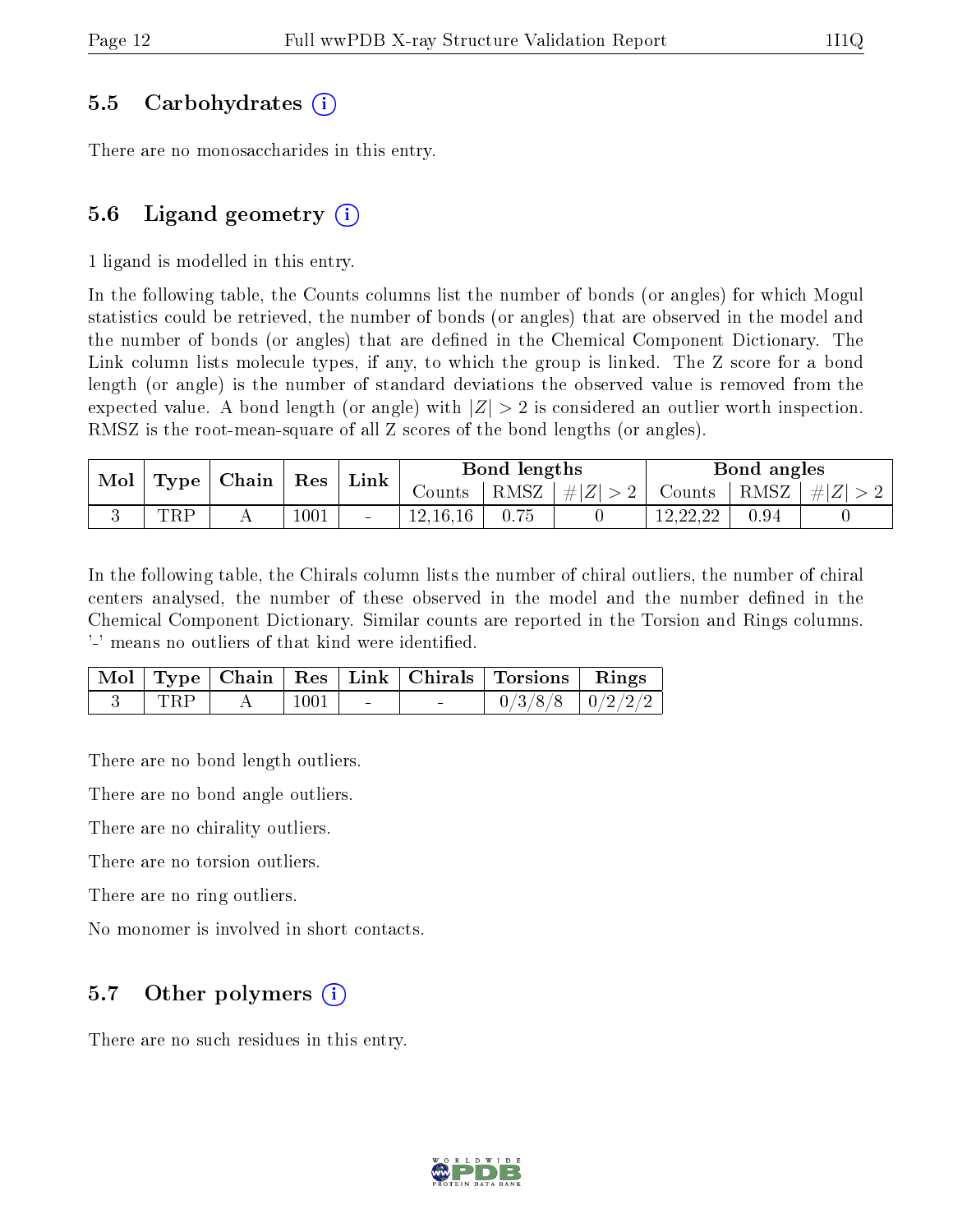# 5.8 Polymer linkage issues (i)

There are no chain breaks in this entry.